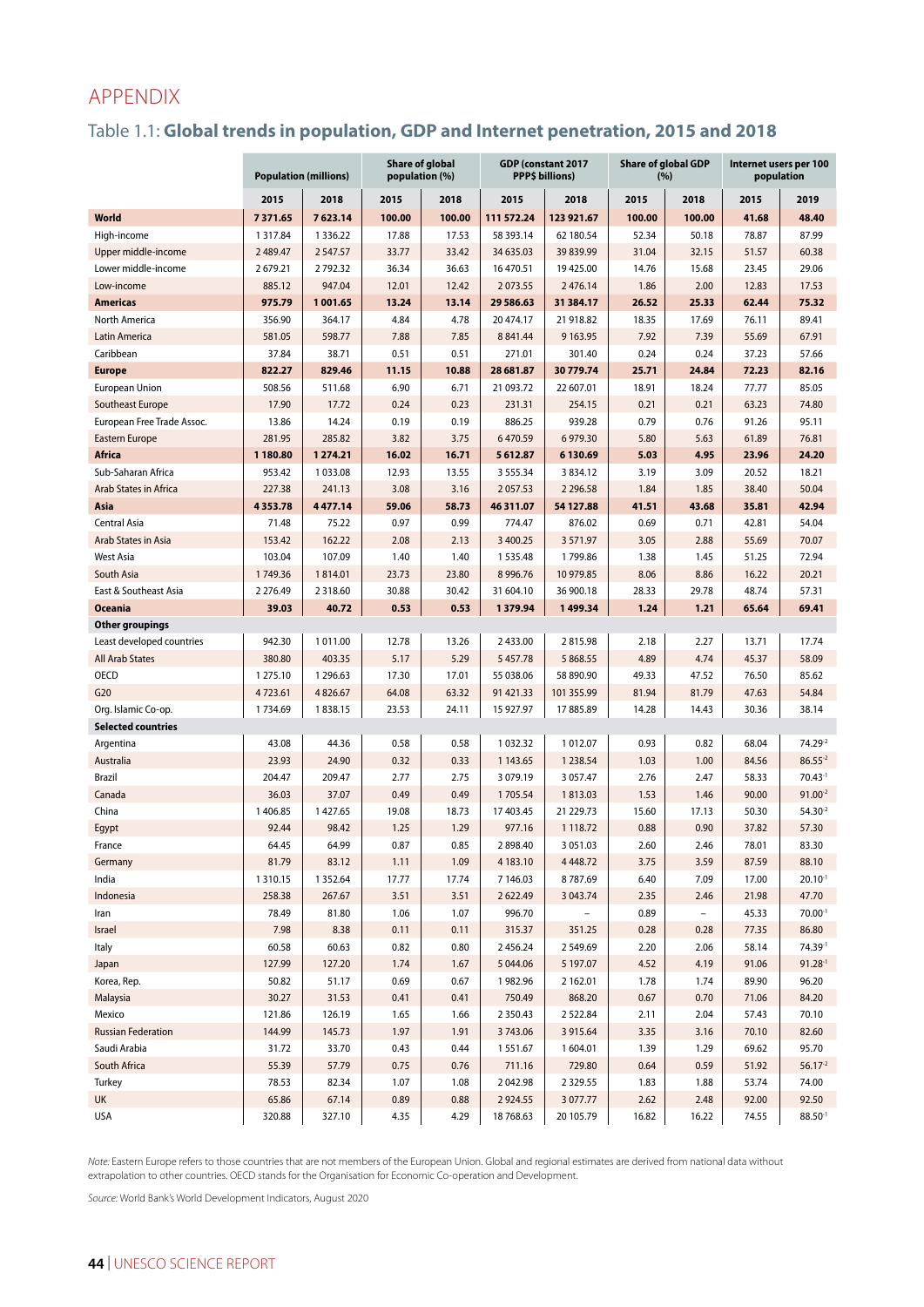# Table 1.2: **Global trends in research expenditure, 2014 and 2018**

|                               | <b>Gross domestic expenditure</b><br>on R&D (GERD) [PPP\$ billions] |                |                |                          | Share of global<br><b>GERD (%)</b> | GDP (%)                  | <b>GERD</b> as share of  |                          | GERD per capita (PPP\$) |                          | <b>GERD per researcher (FTE)</b><br><b>[PPPS thousands]</b> |                          |                   |  |
|-------------------------------|---------------------------------------------------------------------|----------------|----------------|--------------------------|------------------------------------|--------------------------|--------------------------|--------------------------|-------------------------|--------------------------|-------------------------------------------------------------|--------------------------|-------------------|--|
|                               | 2014                                                                | 2018           | Change (%)     | 2014                     | 2018                               | 2014                     | 2018                     | 2014                     | 2018                    | Change (%)               | 2014                                                        | 2018                     | Change (%)        |  |
| <b>World</b>                  | 1482.68                                                             | 1767.27        | 19.19          | 100.00                   | 100.00                             | 1.73                     | 1.79                     | 236.16                   | 269.52                  | 14.13                    | 164.40                                                      | 166.96                   | 1.56              |  |
| High-income                   | 1011.23                                                             | 1 137.40       | 12.48          | 68.20                    | 64.36                              | 2.31                     | 2.40                     | 805.72                   | 890.75                  | 10.55                    | 194.28                                                      | 195.71                   | 0.74              |  |
| Upper middle-income           | 407.70                                                              | 551.59         | 35.29          | 27.50                    | 31.21                              | 1.39                     | 1.57                     | 170.74                   | 223.81                  | 31.08                    | 187.48                                                      | 199.15                   | 6.22              |  |
| Lower middle-income           | 62.20                                                               | 76.56          | 23.09          | 4.20                     | 4.33                               | 0.48                     | 0.49                     | 27.94                    | 32.40                   | 15.96                    | 126.63                                                      | 123.21                   | $-2.70$           |  |
| Low-income                    | 1.55                                                                | 1.72           | 10.97          | 0.10                     | 0.10                               | 0.22                     | 0.22                     | 3.66                     | 3.81                    | 4.10                     | 145.21                                                      | 138.34                   | $-4.73$           |  |
| <b>Americas</b>               | 476.69                                                              | 531.35         | 11.47          | 32.15                    | 30.07                              | 2.05                     | 2.12                     | 536.66                   | 576.51                  | 7.43                     | 245.02                                                      | 230.33                   | $-6.00$           |  |
| North America                 | 425.21                                                              | 483.43         | 13.69          | 28.68                    | 27.35                              | 2.63                     | 2.73                     | 1 200.02                 | 1 3 2 7 . 4 8           | 10.62                    | 284.19                                                      | 295.60                   | 4.01              |  |
| Latin America                 | 51.44                                                               | 47.89          | $-6.90$        | 3.47                     | 2.71                               | 0.73                     | 0.66                     | 96.60                    | 86.72                   | $-10.23$                 | 217.39                                                      | 184.61                   | $-15.08$          |  |
| Caribbean                     | 0.03                                                                | 0.03           | 0.00           | 0.00                     | 0.00                               | 0.08                     | 0.09                     | 22.75                    | 23.52                   | 3.38                     | 44.57                                                       | 45.47                    | 2.02              |  |
| <b>Europe</b>                 | 345.51                                                              | 390.28         | 12.96          | 23.30                    | 22.08                              | 1.72                     | 1.78                     | 423.13                   | 472.56                  | 11.68                    | 125.38                                                      | 124.80                   | $-0.46$           |  |
| European Union                | 290.35                                                              | 330.83         | 13.94          | 19.58                    | 18.72                              | 1.94                     | 2.02                     | 572.19                   | 646.65                  | 13.01                    | 153.86                                                      | 150.40                   | $-2.25$           |  |
| Southeast Europe              | 0.82                                                                | 1.05           | 28.05          | 0.06                     | 0.06                               | 0.57                     | 0.65                     | 64.57                    | 86.45                   | 33.89                    | 55.69                                                       | 54.72                    | $-1.74$           |  |
| European Free Trade<br>Assoc. | 16.63                                                               | 18.82          | 13.17          | 1.12                     | 1.07                               | 2.65                     | 2.87                     | 1 208.43                 | 1317.70                 | 9.04                     | 225.11                                                      | 230.21                   | 2.27              |  |
| Eastern Europe                | 37.70                                                               | 39.57          | 4.96           | 2.54                     | 2.24                               | 0.97                     | 0.95                     | 134.43                   | 138.96                  | 3.37                     | 70.91                                                       | 73.66                    | 3.88              |  |
| <b>Africa</b>                 | 14.90                                                               | 17.85          | 19.80          | 1.01                     | 1.01                               | 0.54                     | 0.59                     | 24.93                    | 26.82                   | 7.58                     | 137.19                                                      | 141.05                   | 2.81              |  |
| Sub-Saharan Africa            | 6.51                                                                | 7.34           | 12.75          | 0.44                     | 0.42                               | 0.49                     | 0.51                     | 14.36                    | 14.49                   | 0.91                     | 156.79                                                      | 147.32                   | $-6.04$           |  |
| Arab States in Africa         | 8.39                                                                | 10.51          | 25.27          | 0.57                     | 0.59                               | 0.59                     | 0.65                     | 57.51                    | 67.48                   | 17.34                    | 78.35                                                       | 92.60                    | 18.19             |  |
| Asia                          | 627.58                                                              | 808.05         | 28.76          | 42.33                    | 45.72                              | 1.62                     | 1.70                     | 159.01                   | 196.99                  | 23.89                    | 159.28                                                      | 167.32                   | 5.05              |  |
| <b>Central Asia</b>           | 0.95                                                                | 0.81           | $-14.74$       | 0.06                     | 0.05                               | 0.17                     | 0.12                     | 14.72                    | 11.72                   | $-20.38$                 | 25.83                                                       | 24.44                    | $-5.38$           |  |
| Arab States in Asia           | 6.94                                                                | 10.17          | 46.54          | 0.47                     | 0.58                               | 0.40                     | 0.53                     | 106.66                   | 143.09                  | 34.16                    | 176.41                                                      | 144.28                   | $-18.21$          |  |
| West Asia                     | 15.54                                                               | 26.05          | 67.63          | 1.05                     | 1.47                               | 0.94                     | 1.37                     | 150.77                   | 242.22                  | 60.66                    | 71.18                                                       | 93.41                    | 31.23             |  |
| South Asia                    | 45.61                                                               | 56.49          | 23.85          | 3.08                     | 3.20                               | 0.64                     | 0.60                     | 30.18                    | 35.59                   | 17.93                    | 144.92                                                      | 140.30                   | $-3.19$           |  |
| East & Southeast Asia         | 558.54                                                              | 714.52         | 27.93          | 37.67                    | 40.43                              | 2.03                     | 2.13                     | 253.47                   | 315.45                  | 24.45                    | 174.77                                                      | 193.03                   | 10.45             |  |
| <b>Oceania</b>                | 18.01                                                               | 19.75          | 9.66           | 1.21                     | 1.12                               | 1.74                     | 1.81                     | 496.95                   | 514.61                  | 3.55                     | 42.05                                                       | 46.90                    | 11.53             |  |
| Other groupings               |                                                                     |                |                |                          |                                    |                          |                          |                          |                         |                          |                                                             |                          |                   |  |
| Least developed               | 1.80                                                                | 2.03           | 12.78          | 0.12                     | 0.11                               | 0.19                     | 0.21                     | 3.89                     | 4.08                    | 4.88                     | 137.35                                                      | 132.04                   | $-3.87$           |  |
| <b>All Arab States</b>        | 15.33                                                               | 20.69          | 34.96          | 1.03                     | 1.17                               | 0.48                     | 0.59                     | 72.61                    | 91.15                   | 25.53                    | 109.07                                                      | 109.09                   | 0.02              |  |
| <b>OECD</b>                   | 988.49                                                              | 1114.38        | 12.74          | 66.67                    | 63.06                              | 2.36                     | 2.43                     | 779.71                   | 859.34                  | 10.21                    | 206.90                                                      | 204.27                   | $-1.27$           |  |
| G20                           | 1 3 9 3 . 8 9                                                       | 1647.65        | 18.21          | 94.01                    | 93.23                              | 1.93                     | 1.99                     | 299.38                   | 343.87                  | 14.86                    | 182.53                                                      | 188.45                   | 3.24              |  |
| Org. Islamic Co-op.           | 48.73                                                               | 69.04          | 41.68          | 3.29                     | 3.91                               | 0.45                     | 0.60                     | 45.96                    | 59.20                   | 28.81                    | 92.17                                                       | 89.86                    | $-2.51$           |  |
| <b>Selected countries</b>     |                                                                     |                |                |                          |                                    |                          |                          |                          |                         |                          |                                                             |                          |                   |  |
| Argentina                     | 4.28                                                                | $4.03 - 1$     | $-5.84$        | 0.29                     | $0.23 - 1$                         | 0.59                     | $0.54-1$                 | 100.28                   | $91.63 - 1$             | $-8.63$                  | 83.09                                                       | $76.86^{-1}$             | $-7.50$           |  |
| Australia                     | $\overline{\phantom{a}}$                                            | 17.30          | $\overline{a}$ | $\overline{\phantom{0}}$ | $0.98 - 1$                         | $\overline{\phantom{a}}$ | $1.87 - 1$               | $\overline{\phantom{a}}$ | 703.57-1                | $\overline{\phantom{0}}$ |                                                             | $\overline{\phantom{a}}$ | -                 |  |
| Brazil                        | 35.56                                                               | 33.30          | $-6.36$        | 2.40                     | $1.88-1$                           | 1.27                     | $1.26 -$                 | 175.35                   | $160.23-1$              | $-8.62$                  | 197.54                                                      | $\overline{\phantom{a}}$ | $\overline{a}$    |  |
| Canada                        | 23.47                                                               | $22.85^{-1}$   | $-2.64$        | 1.58                     | 1.29                               | 1.72                     | 1.57                     | 658.16                   | 616.40                  | $-6.34$                  | 144.91                                                      | 150.68                   | 3.98              |  |
| China                         | 313.94<br>5.14                                                      | 439.02<br>6.99 | 39.84<br>35.99 | 21.18<br>0.35            | 24.84<br>0.40                      | 2.03<br>0.64             | 2.19<br>0.72             | 224.33<br>56.89          | 307.51<br>71.03         | 37.08<br>24.85           | 205.96<br>84.26                                             | 235.26<br>103.44         | 14.23<br>22.76    |  |
| Egypt<br>France               | 47.55                                                               | 48.88          | 2.80           |                          | 2.77                               | 2.28                     |                          | 740.75                   | 752.06                  |                          | 174.97                                                      | 159.49                   | $-8.85$           |  |
| Germany                       | 85.96                                                               | 99.99          | 16.32          | 3.21<br>5.80             | 5.66                               | 2.87                     | 2.20<br>3.09             | 1055.35                  | 1 202.88                | 1.53<br>13.98            | 244.26                                                      | 230.80                   | $-5.51$           |  |
| India                         | 43.55                                                               | 54.04          | 24.09          | 2.94                     | 3.06                               | 0.70                     | 0.65                     | 33.62                    | 39.95                   | 18.83                    | $\qquad \qquad -$                                           | 158.11                   |                   |  |
| Indonesia                     | $\overline{\phantom{0}}$                                            | 6.26           |                | $\qquad \qquad -$        | 0.35                               | $\overline{\phantom{0}}$ | 0.23                     | $\overline{\phantom{a}}$ | 23.40                   |                          | $\qquad \qquad -$                                           | 108.36                   |                   |  |
| Iran                          | $\overline{\phantom{0}}$                                            | $11.40-1$      |                | $\qquad \qquad -$        | $0.64 - 1$                         | $\overline{\phantom{0}}$ | $0.83 - 1$               | $\overline{\phantom{0}}$ | 141.28-1                | $\overline{\phantom{0}}$ | $\overline{\phantom{m}}$                                    | 95.79-1                  | $\qquad \qquad -$ |  |
| Israel                        | 10.19                                                               | 13.81          | 35.53          | 0.69                     | 0.78                               | 4.17                     | 4.95                     | 1297.90                  | 1647.67                 | 26.95                    | $\overline{\phantom{a}}$                                    |                          |                   |  |
| Italy                         | 22.15                                                               | 24.15          | 9.03           | 1.49                     | 1.37                               | 1.34                     | 1.40                     | 366.62                   | 398.30                  | 8.64                     | 187.40                                                      | 172.67                   | $-7.86$           |  |
| Japan                         | 143.48                                                              | 144.12         | 0.45           | 9.68                     | 8.16                               | 3.40                     | 3.26                     | 1119.47                  | 1133.01                 | 1.21                     | 210.10                                                      | 212.53                   | 1.16              |  |
| Korea, Rep.                   | 68.98                                                               | 86.62          | 25.57          | 4.65                     | 4.90                               | 4.29                     | 4.53                     | 1 3 6 3 . 0 9            | 1692.64                 | 24.18                    | 199.68                                                      | 212.10                   | 6.22              |  |
| Malaysia                      | 8.23                                                                |                |                | 0.56                     | $\overline{\phantom{0}}$           | 1.26                     | $\overline{\phantom{0}}$ | 275.50                   |                         |                          | 134.12                                                      | $\overline{\phantom{0}}$ |                   |  |
| Mexico                        | 7.04                                                                | 5.59           | $-20.60$       | 0.47                     | 0.32                               | 0.44                     | 0.31                     | 58.50                    | 44.27                   | $-24.32$                 | 224.85                                                      | $\overline{\phantom{a}}$ | $\overline{a}$    |  |
| Russian Fed.                  | 24.00                                                               | 22.57          | $-5.96$        | 1.62                     | 1.28                               | 1.07                     | 0.99                     | 165.89                   | 154.88                  | $-6.64$                  | 53.94                                                       | 55.62                    | 3.11              |  |
| South Africa                  | 4.64                                                                | $5.16^{-1}$    | 11.21          | 0.31                     | $0.29-1$                           | 0.77                     | $0.83 - 1$               | 85.12                    | $90.55 - 1$             | 6.38                     | 196.96                                                      | 174.89-1                 | $-11.21$          |  |
| Turkey                        | 10.83                                                               | $14.22-1$      | 31.30          | 0.73                     | $0.80^{-1}$                        | 0.86                     | $0.96 - 1$               | 140.19                   | $175.26-1$              | 25.02                    | 120.76                                                      | $127.05 -$               | 5.21              |  |
| UK                            | 36.00                                                               | 40.24          | 11.78          | 2.43                     | 2.28                               | 1.66                     | 1.72                     | 550.28                   | 599.32                  | 8.91                     | 130.16                                                      | 130.19                   | 0.02              |  |
| <b>USA</b>                    | 401.74                                                              | 460.58-1       | 14.65          | 27.10                    | $26.06^{-1}$                       | 2.72                     | $2.84 - 1$               | 1 260.66                 | 1408.08-1               | 11.69                    | 299.78                                                      | 309.94-1                 | 3.39              |  |

Note: GERD figures are in PPP\$ (constant 2005 prices). Many of the underlying data are estimated by the UNESCO Institute for Statistics for developing countries, in particular. Furthermore, in a substantial number of developing countries data do not cover all sectors of the economy.

*Source:* global and regional estimates based on country-level data from the UNESCO Institute for Statistics, August 2020, without extrapolation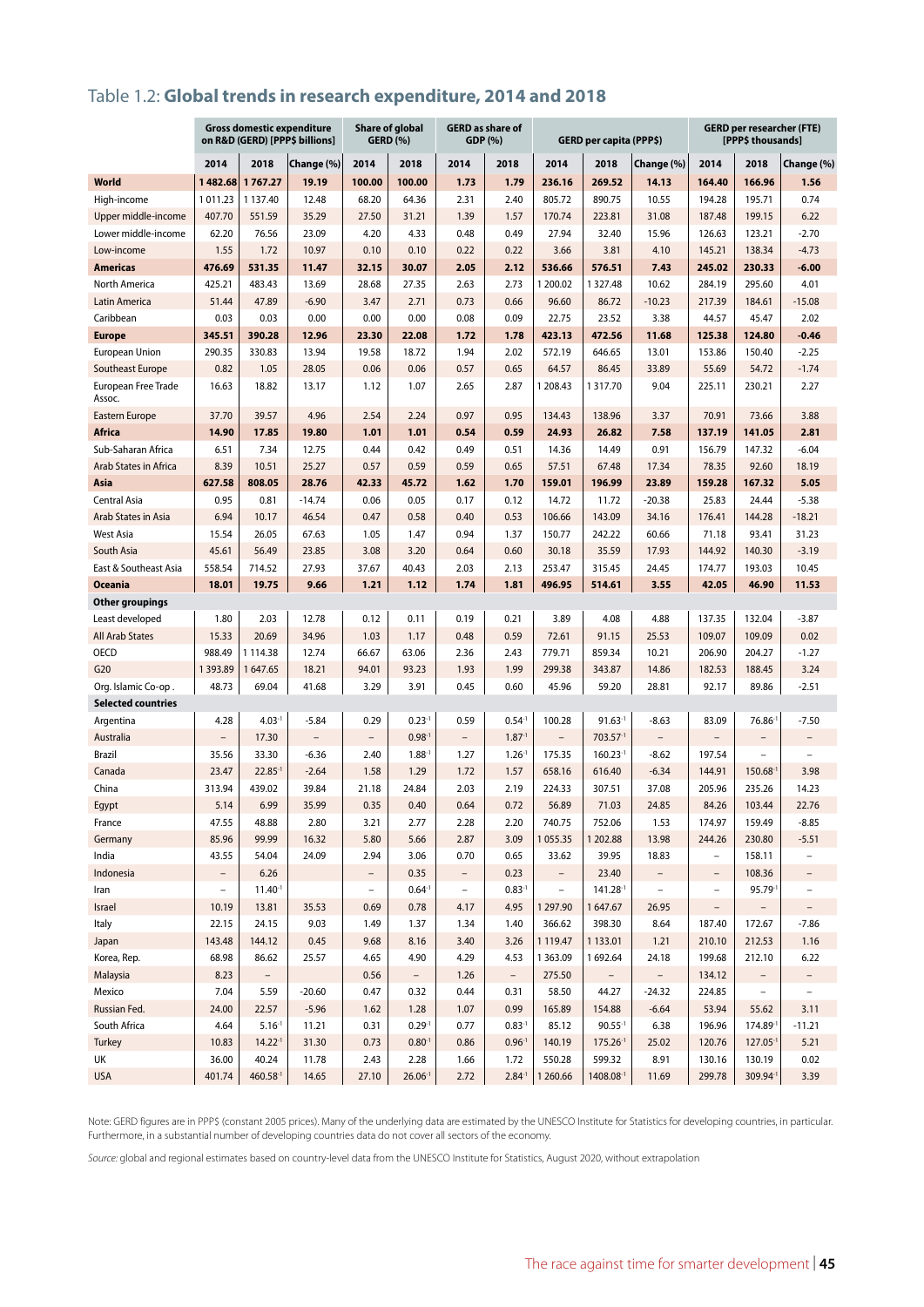# Table 1.3: **Global trends in research personnel, 2014 and 2018**

|                                           | <b>Researchers (FTE, thousands)</b> |                       | Share of global<br>researchers (%) |                          | Females, in<br>head counts<br>(%) |                          | <b>Researchers per million inhabitants</b><br>(FTE) | <b>Technicians per million</b><br>inhabitants (FTE) |                          |                          |                |                          |
|-------------------------------------------|-------------------------------------|-----------------------|------------------------------------|--------------------------|-----------------------------------|--------------------------|-----------------------------------------------------|-----------------------------------------------------|--------------------------|--------------------------|----------------|--------------------------|
|                                           | 2014                                | 2018                  | Change<br>(%)                      | 2014                     | 2018                              | 2018                     | 2014                                                | 2018                                                | Change<br>(%)            | 2014                     | 2018           | Change<br>(%)            |
| World                                     | 7789.79                             | 8854.29               | 13.67                              | 100.00                   | 100.00                            | 33.25                    | 1245.3                                              | 1368.0                                              | 9.86                     | 301.7                    | 311.3          | 3.18                     |
| High-income                               | 4885.91                             | 5 3 3 3 . 8 3         | 9.17                               | 62.72                    | 60.24                             | 29.59                    | 3 9 9 4.7                                           | 4301.1                                              | 7.67                     | 1021.7                   | 1 047.1        | 2.49                     |
| Upper middle-income                       | 2 2 5 6.87                          | 2762.41               | 22.40                              | 28.97                    | 31.20                             | 42.65                    | 955.0                                               | 1141.1                                              | 19.49                    | 358.1                    | 425.3          | 18.77                    |
| Lower middle-income                       | 633.92                              | 739.42                | 16.64                              | 8.14                     | 8.35                              | 42.79                    | 275.8                                               | 312.2                                               | 13.20                    | 83.5                     | 73.8           | $-11.62$                 |
| Low-income                                | 13.09                               | 18.64                 | 42.37                              | 0.17                     | 0.21                              | 19.54                    | 33.1                                                | 45.1                                                | 36.13                    | 20.1                     | 22.7           | 12.94                    |
| <b>Americas</b>                           | 1797.28                             | 1918.33               | 6.74                               | 23.07                    | 21.67                             | 49.80                    | 2046.7                                              | 2131.6                                              | 4.15                     | 33.1                     | 45.1           | 36.25                    |
| North America                             | 1502.09                             | 1 603.66              | 6.76                               | 19.28                    | 18.11                             | $\overline{a}$           | 4 2 3 9 . 1                                         | 4 4 3 2.2                                           | 107.72                   | 1 3 5 3 . 0              | 1 2 8 0.2      | $-5.38$                  |
| Latin America                             | 294.49                              | 313.95                | 6.61                               | 3.78                     | 3.55                              | 49.77                    | 563.7                                               | 592.9                                               | 5.19                     | 531.2                    | 556.6          | 4.78                     |
| Caribbean                                 | 0.70                                | 0.72                  | 2.02                               | 0.01                     | 0.01                              | 50.24                    | 509.2                                               | 519.5                                               | 2.02                     | 273.8                    | 268.4          | $-1.97$                  |
| <b>Europe</b>                             | 2446.37                             | 2746.56               | 12.27                              | 31.40                    | 31.02                             | 34.85                    | 3034.4                                              | 3372.0                                              | 11.12                    | 930.4                    | 977.0          | 5.01                     |
| European Union                            | 1772.36                             | 2081.75               | 17.46                              | 22.75                    | 23.51                             | 33.78                    | 3 4 9 2.9                                           | 4069.2                                              | 16.50                    | 1 3 3 6.2                | 1413.6         | 5.79                     |
| Southeast Europe                          | 16.21                               | 18.23                 | 12.47                              | 0.21                     | 0.21                              | 51.21                    | 1 2 9 0.8                                           | 1487.2                                              | 15.21                    | 236.7                    | 275.3          | 16.31                    |
| European Free Trade<br>Assoc.             | 74.43                               | 83.05                 | 11.58                              | 0.96                     | 0.94                              | 36.59                    | 5406.9                                              | 5876.6                                              | 8.69                     | 2525.0                   | 2631.7         | 4.23                     |
| <b>Eastern Europe</b>                     | 583.37                              | 563.53                | $-3.40$                            | 7.49                     | 6.36                              | 39.04                    | 2 1 5 3 . 5                                         | 2053.8                                              | $-4.63$                  | 357.1                    | 362.8          | 1.60                     |
| <b>Africa</b>                             | 194.59                              | 221.28                | 13.72                              | 2.50                     | 2.50                              | 41.82                    | 307.9                                               | 326.4                                               | 6.01                     | 86.0                     | 93.3           | 8.49                     |
| Sub-Saharan Africa                        | 46.54                               | 59.93                 | 28.77                              | 0.60                     | 0.68                              | 33.48                    | 102.3                                               | 123.8                                               | 20.97                    | 36.4                     | 38.5           | 5.77                     |
| Arab States in Africa                     | 148.05                              | 161.36                | 8.99                               | 1.90                     | 1.82                              | 44.87                    | 837.0                                               | 866.2                                               | 3.49                     | 202.7                    | 214.5          | 5.82                     |
| Asia                                      | 3 3 2 6 .5 2                        | 3 941.58              | 18.49                              | 42.70                    | 44.52                             | 28.43                    | 845.0                                               | 969.9                                               | 14.79                    | 130.2                    | 133.6          | 2.61                     |
| <b>Central Asia</b>                       | 29.07                               | 27.68                 | $-4.77$                            | 0.37                     | 0.31                              | 44.90                    | 609.1                                               | 545.0                                               | $-10.52$                 | 104.0                    | 75.4           | $-27.50$                 |
| Arab States in Asia                       | 29.53                               | 40.33                 | 36.58                              | 0.38                     | 0.46                              | 34.17                    | 354.7                                               | 458.2                                               | 29.18                    | 148.8                    | 149.3          | 0.34                     |
| <b>West Asia</b>                          | 68.21                               | 126.51                | 85.48                              | 0.88                     | 1.43                              | 33.95                    | 826.6                                               | 1494.0                                              | 80.74                    | 160.1                    | 491.5          | 207.00                   |
| South Asia                                | 336.37                              | 415.29                | 23.46                              | 4.32                     | 4.69                              | 39.14                    | 219.7                                               | 262.8                                               | 19.61                    | 86.0                     | 67.7           | $-21.28$                 |
| East & Southeast Asia                     | 2863.35                             | 3 3 3 1 . 7 7         | 16.36                              | 36.76                    | 37.63                             | 26.31                    | 1 297.9                                             | 1475.6                                              | 13.70                    | 209.8                    | 224.1          | 6.82                     |
| <b>Oceania</b>                            | 25.03                               | 26.53                 | 6.01                               | 0.32                     | 0.30                              | 33.25                    | 1978.9                                              | 2005.6                                              | 1.35                     | 382.4                    | 464.6          | 21.50                    |
| Other groupings                           | 21.65                               | 28.21                 | 30.35                              | 0.28                     | 0.32                              | 21.98                    | 49.1                                                | 62                                                  | 26.27                    | 20.6                     | 23.3           | 13.11                    |
| Least developed<br><b>All Arab States</b> | 177.58                              | 201.69                | 13.58                              | 2.28                     | 2.28                              | 42.60                    | 681.9                                               | 736                                                 | 7.93                     | 185.4                    | 193.7          | 4.48                     |
| <b>OECD</b>                               | 4478.64                             | 4 987.73              | 11.37                              | 57.49                    | 56.33                             | 28.96                    | 3 6 2 2.6                                           | 3959                                                | 9.29                     | 926.9                    | 976.2          | 5.32                     |
| G20                                       | 6973.47                             | 7865.54               | 12.79                              | 89.52                    | 88.83                             | 30.82                    | 1504.3                                              | 1654                                                | 9.95                     | 405.0                    | 406.8          | 0.44                     |
| Org. Islamic Co-op.                       | 533.53                              | 681.62                | 27.76                              | 6.85                     | 7.70                              | 40.17                    | 499.5                                               | 609                                                 | 21.93                    | 94.1                     | 140.9          | 49.73                    |
| <b>Selected countries</b>                 |                                     |                       |                                    |                          |                                   |                          |                                                     |                                                     |                          |                          |                |                          |
| Argentina                                 | 51.46                               | $52.4^{-1}$           | 1.79                               | 0.66                     | $0.59-1$                          | $54.07-1$                | 1 206.9                                             | 1 192.23-1                                          | $-1.22$                  | 318.8                    | 398.1          | 24.87                    |
| <b>Brazil</b>                             | 179.99                              |                       | $\qquad \qquad \blacksquare$       | 2.31                     |                                   |                          | 887.7                                               |                                                     | $\overline{\phantom{0}}$ | 969.9                    |                | $\overline{\phantom{a}}$ |
| Canada                                    | 161.98                              | 158.89-1              | $-1.91$                            | 2.08                     | $1.80-1$                          | $\overline{a}$           | 4541.9                                              | 4 3 2 5 . 6 4 <sup>- 1</sup>                        | $-4.76$                  | 1 3 5 3 .0               | 1 268.4-1      | $-6.25$                  |
| China                                     | 1524.28                             | 1866.11               | 22.43                              | 19.55                    | 21.12                             | $\overline{\phantom{a}}$ | 1089.2                                              | 1307.12                                             | 20.01                    | $\overline{\phantom{a}}$ |                | $\overline{\phantom{a}}$ |
| Egypt                                     | 61.06                               | 67.59                 | 10.70                              | 0.78                     | 0.76                              | 45.6                     | 675.2                                               | 686.72                                              | 1.70                     | 351.6                    | 369.6          | 5.12                     |
| France                                    | 271.77                              | 306.45                | 12.76                              | 3.49                     | 3.47                              | $28.3 - 1$               | 4 2 3 3.6                                           | 4715.32                                             | 11.38                    | 1809.3                   | $1805.5-1$     | $-0.21$                  |
| Germany                                   | 351.92                              | 433.23                | 23.10                              | 4.51                     | 4.90                              | $27.9^{-1}$              | 4320.7                                              | 5 211.87                                            | 20.63                    | 1883.2                   | 2018.0         | 7.16                     |
| India                                     | $\overline{\phantom{0}}$            | 341.82                | $\overline{\phantom{0}}$           | $\qquad \qquad -$        | 3.87                              |                          |                                                     | 252.70                                              | $\overline{\phantom{0}}$ | 95.5                     | 73.1           | $-23.46$                 |
| Indonesia                                 | $\overline{a}$                      | 57.82                 | $\overline{\phantom{a}}$           | $\overline{\phantom{0}}$ | 0.65                              | 45.8                     | $\overline{a}$                                      | 215.99                                              | $\overline{\phantom{0}}$ | $16.3 + 2$               | 34.7           | 112.88                   |
| Iran                                      | $\overline{\phantom{a}}$            | 118.99-1              | $\qquad \qquad -$                  | $\overline{\phantom{a}}$ | $1.35-1$                          | $31.2^{-1}$              | $\overline{\phantom{a}}$                            | 1 474.91-1                                          | $\overline{\phantom{0}}$ | $160.6^{+1}$             | 496.8-1        | 209.34                   |
| Italy                                     | 118.18                              | 139.85                | 18.34                              | 1.52                     | 1.58                              | $34.3-1$                 | 1956.4                                              | 2 3 0 6.77                                          | 17.91                    | $\qquad \qquad -$        |                |                          |
| Japan                                     | 682.94                              | 678.13                | $-0.70$                            | 8.76                     | 7.67                              | 16.6                     | 5 3 2 8.4                                           | 5 3 3 1 . 1 5                                       | 0.05                     | 537.0                    | 524.3          | $-2.36$                  |
| Korea, Rep.                               | 345.46                              | 408.37                | 18.21                              | 4.43                     | 4.62                              | 20.4                     | 6826.3                                              | 7980.40                                             | 16.91                    | 1 2 2 8.2                | 1 2 5 1 . 1    | 1.86                     |
| Malaysia                                  | 61.35                               |                       | $\overline{\phantom{0}}$           | 0.79                     |                                   | $48.2 - 2$               | 2054.2                                              |                                                     | $\overline{\phantom{0}}$ | 212.2                    | 233.4          | 9.99                     |
| Mexico                                    | 31.32                               | $\overline{a}$        | $\overline{a}$                     | 0.40                     | $\overline{\phantom{a}}$          | $\overline{\phantom{a}}$ | 260.2                                               | $\overline{\phantom{0}}$                            | $\overline{\phantom{a}}$ | 115.6                    | $140.3 - 2$    | 21.37                    |
| Russian Fed.                              | 444.87                              | 405.77                | $-8.79$                            | 5.71                     | 4.59                              | 39.2                     | 3 0 7 5 .1                                          | 2784.33                                             | $-9.46$                  | 496.6                    | 437.8          | $-11.84$                 |
| South Africa                              | 23.57                               | $29.52 - 1$           | 25.21                              | 0.30                     | $0.33-1$                          | $44.9-1$                 | 432.2                                               | $517.72^{-1}$                                       | 19.80                    | 141.7                    | $129.5 -$      | $-8.61$                  |
| Turkey                                    | 89.66                               | 111.89-1              | 24.80                              | 1.15                     | $1.27-1$                          | $37.0^{-1}$              | 1 1 6 0.9                                           | 1 379.41-1                                          | 18.82                    | 208.3                    | $353.7 - 1$    | 69.80                    |
| UK                                        | 276.58                              | 309.07                | 11.75                              | 3.55                     | 3.50                              | $38.7 - 2$               | 4 2 2 7.6                                           | 4603.31                                             | 8.89                     | 1255.5                   | 1 3 0 5.4 $-2$ | 3.97                     |
| <b>USA</b>                                | 1 340.10                            | 1434.42 <sup>-1</sup> | 7.04                               | 17.19                    | $16.23-1$                         | $\overline{\phantom{a}}$ | 4 2 0 5 .3                                          | 4 4 1 2.4 4 <sup>-1</sup>                           | 4.93                     | $\overline{\phantom{a}}$ |                | $\overline{\phantom{a}}$ |

*Note:* Researchers are counted in full-time equivalents (FTE). Global and regional estimates are based on the available FTE data for the countries. The share of female researchers is based on available head count data for the most recent year between 2015 and 2018. See Table 1.1 for regional terms.

*Source:* global and regional estimates based on country-level data from the UNESCO Institute for Statistics, August 2020, without extrapolation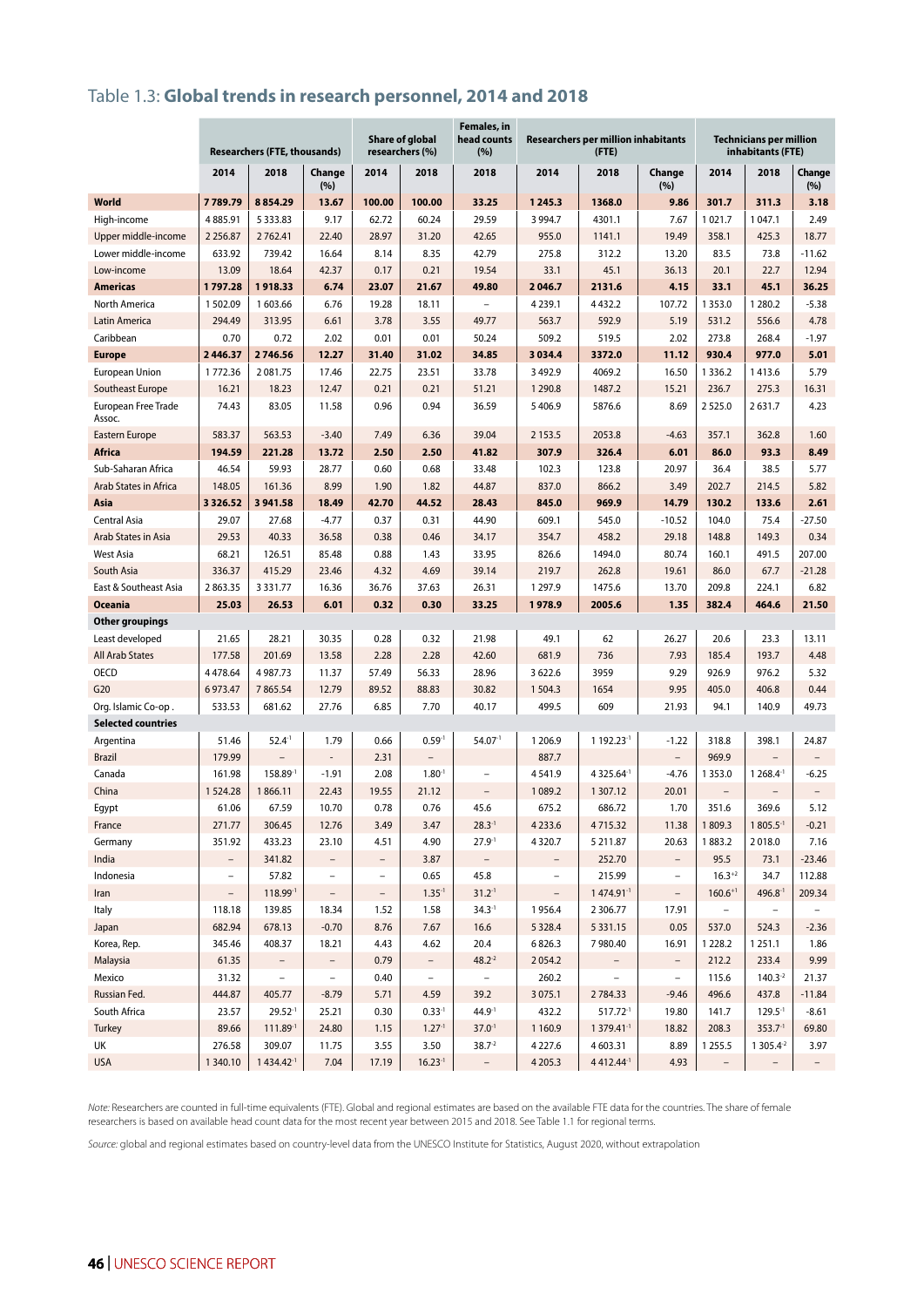# Table 1.4: **Global trends in scientific publications, 2015 and 2019**

|                                      |           |               |            |        |                     |                         |               | with                        | <b>Publications</b> | <b>Cross-cutting strategic technologies</b> |         |           |        |                     |
|--------------------------------------|-----------|---------------|------------|--------|---------------------|-------------------------|---------------|-----------------------------|---------------------|---------------------------------------------|---------|-----------|--------|---------------------|
|                                      |           |               |            |        | <b>Global share</b> | <b>Publications per</b> |               | international<br>co-authors |                     |                                             |         | Change    |        | <b>Global share</b> |
|                                      |           | Volume        | Change (%) | (%)    |                     | million inhabitants     |               |                             | (%)                 | <b>Volume</b>                               |         | (%)       | (%)    |                     |
|                                      | 2015      | 2019          | 2015-2019  | 2015   | 2019                | 2015                    | 2019          | 2015                        | 2019                | 2015                                        | 2019    | 2015-2019 | 2015   | 2019                |
| <b>World</b>                         | 2178625   | 2629248       | 20.68      | 100.00 | 100.00              | 295.24                  | 340.90        | 21.69                       | 23.48               | 351 447                                     | 467883  | 33.13     | 100.00 | 100.00              |
| High-income                          | 1 509 655 | 1654704       | 9.61       | 69.29  | 62.93               | 1 1 3 9 . 1 2           | 1226.93       | 30.40                       | 35.46               | 212582                                      | 244 026 | 14.79     | 60.49  | 52.16               |
| Upper middle-<br>income              | 702 587   | 1 000 301     | 42.37      | 32.25  | 38.05               | 282.22                  | 389.91        | 24.89                       | 27.41               | 140 207                                     | 208 580 | 48.77     | 39.89  | 44.58               |
| Lower middle-<br>income              | 174 394   | 299 319       | 71.63      | 8.00   | 11.38               | 65.09                   | 105.76        | 29.11                       | 29.63               | 33 977                                      | 75 894  | 123.37    | 9.67   | 16.22               |
| Low-income                           | 13923     | 23 7 9 9      | 70.93      | 0.64   | 0.91                | 15.73                   | 24.58         | 72.13                       | 69.96               | 1014                                        | 2739    | 170.12    | 0.29   | 0.59                |
| <b>Americas</b>                      | 658936    | 724 263       | 9.91       | 30.25  | 27.55               | 672.69                  | 714.78        | 34.99                       | 39.44               | 77773                                       | 87323   | 12.28     | 22.13  | 18.66               |
| North America                        | 565726    | 609 538       | 7.74       | 25.97  | 23.18               | 1568.56                 | 1648.32       | 36.52                       | 41.29               | 66 316                                      | 71 063  | 7.16      | 18.87  | 15.19               |
| <b>Latin America</b>                 | 107634    | 135 039       | 25.46      | 4.94   | 5.14                | 185.24                  | 223.39        | 36.75                       | 40.82               | 12516                                       | 17534   | 40.09     | 3.56   | 3.75                |
| Caribbean                            | 2833      | 3 1 1 0       | 9.78       | 0.13   | 0.12                | 74.87                   | 79.78         | 59.20                       | 71.16               | 237                                         | 301     | 27.00     | 0.07   | 0.06                |
| <b>Europe</b>                        | 822170    | 918 168       | 11.68      | 37.74  | 34.92               | 995.42                  | 1099.43       | 37.35                       | 41.14               | 117410                                      | 140 646 | 19.79     | 33.41  | 30.06               |
| <b>European Union</b>                | 700 849   | 752 472       | 7.37       | 32.17  | 28.62               | 1 3 68.20               | 1457.36       | 41.01                       | 46.54               | 99892                                       | 108 910 | 9.03      | 28.42  | 23.28               |
| Southeast Europe                     | 8 1 2 5   | 8 9 6 7       | 10.36      | 0.37   | 0.34                | 453.84                  | 507.60        | 43.47                       | 52.68               | 1 1 6 0                                     | 1156    | $-0.34$   | 0.33   | 0.25                |
| <b>European Free</b><br>Trade Assoc. | 54 041    | 61 685        | 14.14      | 2.48   | 2.35                | 3897.85                 | 4 299.42      | 66.28                       | 69.91               | 6055                                        | 6811    | 12.49     | 1.72   | 1.46                |
| Eastern Europe                       | 105 579   | 152895        | 44.82      | 4.85   | 5.82                | 374.47                  | 533.12        | 25.33                       | 24.54               | 15432                                       | 30 547  | 97.95     | 4.39   | 6.53                |
| <b>Africa</b>                        | 61 236    | 92 133        | 50.46      | 2.81   | 3.50                | 51.86                   | 70.53         | 53.95                       | 55.40               | 8966                                        | 14537   | 62.13     | 2.55   | 3.11                |
| Sub-Saharan<br>Africa                | 30 805    | 47374         | 53.79      | 1.41   | 1.80                | 32.31                   | 44.67         | 58.89                       | 60.52               | 3 1 1 2                                     | 5916    | 90.10     | 0.89   | 1.26                |
| Arab States in Africa                | 30 951    | 45 6 65       | 47.54      | 1.42   | 1.74                | 136.12                  | 185.84        | 49.81                       | 50.98               | 5910                                        | 8704    | 47.28     | 1.68   | 1.86                |
| Asia                                 | 900 254   | 1262260       | 40.21      | 41.32  | 48.01               | 206.78                  | 279.46        | 22.61                       | 24.43               | 184 247                                     | 281 245 | 52.65     | 52.43  | 60.11               |
| Central Asia                         | 2528      | 5780          | 128.64     | 0.12   | 0.22                | 35.37                   | 75.62         | 60.96                       | 61.28               | 536                                         | 1456    | 171.64    | 0.15   | 0.31                |
| Arab States in Asia                  | 32 4 14   | 58 1 53       | 79.41      | 1.49   | 2.21                | 211.28                  | 352.07        | 70.77                       | 62.15               | 6923                                        | 12 4 43 | 79.73     | 1.97   | 2.66                |
| East & Southeast<br>Asia             | 699 375   | 964 627       | 37.93      | 32.10  | 36.69               | 307.22                  | 413.75        | 22.03                       | 24.17               | 147 103                                     | 211 303 | 43.64     | 41.86  | 45.16               |
| South Asia                           | 126 301   | 191 638       | 51.73      | 5.80   | 7.29                | 72.20                   | 104.42        | 21.45                       | 24.46               | 24 9 39                                     | 52818   | 111.79    | 7.10   | 11.29               |
| <b>West Asia</b>                     | 59727     | 82 087        | 37.44      | 2.74   | 3.12                | 579.63                  | 757.01        | 30.15                       | 34.89               | 8687                                        | 11 431  | 31.59     | 2.47   | 2.44                |
| <b>Oceania</b>                       | 80984     | 98 304        | 21.39      | 3.72   | 3.74                | 2074.98                 | 2381.70       | 53.55                       | 61.61               | 9 2 9 8                                     | 11924   | 28.24     | 2.65   | 2.55                |
| Other groupings                      |           |               |            |        |                     |                         |               |                             |                     |                                             |         |           |        |                     |
| Least developed                      | 13826     | 23 5 72       | 70.49      | 0.63   | 0.90                | 14.67                   | 22.78         | 72.90                       | 71.30               | 1081                                        | 2881    | 166.51    | 0.31   | 0.62                |
| <b>Arab States</b>                   | 58 447    | 95817         | 63.94      | 2.68   | 3.64                | 153.49                  | 233.19        | 57.21                       | 53.66               | 11944                                       | 19840   | 66.11     | 3.40   | 4.24                |
| <b>OECD</b>                          | 1 439 908 | 1549257       | 7.59       | 66.09  | 58.92               | 1122.70                 | 1182.48       | 30.49                       | 35.72               | 195 786                                     | 215 660 | 10.15     | 55.71  | 46.09               |
| G20                                  | 1989718   | 2 3 8 1 9 6 2 | 19.71      | 91.33  | 90.59               | 420.57                  | 489.53        | 23.33                       | 25.31               | 316 697                                     | 419013  | 32.31     | 90.11  | 89.56               |
| Org. Islamic Co-op.                  | 183 243   | 300 234       | 63.84      | 8.41   | 11.42               | 105.63                  | 160.31        | 36.35                       | 36.80               | 33 640                                      | 59 098  | 75.68     | 9.57   | 12.63               |
| <b>Selected countries</b>            |           |               |            |        |                     |                         |               |                             |                     |                                             |         |           |        |                     |
| Argentina                            | 10982     | 12 2 8 0      | 11.82      | 0.50   | 0.47                | 254.95                  | 274.23        | 46.60                       | 50.47               | 897                                         | 1071    | 19.40     | 0.26   | 0.23                |
| Australia                            | 71691     | 87 187        | 21.61      | 3.29   | 3.32                | 2995.55                 | 3 4 5 9.36    | 53.94                       | 62.23               | 8 3 6 6                                     | 10736   | 28.33     | 2.38   | 2.29                |
| Brazil                               | 61006     | 74 270        | 21.74      | 2.80   | 2.82                | 298.36                  | 351.91        | 30.75                       | 35.21               | 6699                                        | 8596    | 28.32     | 1.91   | 1.84                |
| Canada                               | 82 5 95   | 94 578        | 14.51      | 3.79   | 3.60                | 2 2 9 2 . 6 1           | 2528.08       | 51.84                       | 57.94               | 9533                                        | 10 699  | 12.23     | 2.71   | 2.29                |
| China                                | 431 654   | 644 655       | 49.35      | 19.81  | 24.52               | 306.82                  | 449.62        | 20.23                       | 22.98               | 98 669                                      | 149832  | 51.85     | 28.08  | 32.02               |
| Egypt                                | 14728     | 23 2 24       | 57.69      | 0.68   | 0.88                | 159.32                  | 231.34        | 52.17                       | 53.33               | 2 4 0 2                                     | 3787    | 57.66     | 0.68   | 0.81                |
| France                               | 101 491   | 101 081       | $-0.40$    | 4.66   | 3.84                | 1510.19                 | 1486.96       | 54.50                       | 60.34               | 14016                                       | 12788   | $-8.76$   | 3.99   | 2.73                |
| Germany                              | 144 201   | 152 348       | 5.65       | 6.62   | 5.79                | 1763.12                 | 1824.15       | 50.56                       | 54.79               | 19974                                       | 20814   | 4.21      | 5.68   | 4.45                |
| India                                | 110 282   | 161 066       | 46.05      | 5.06   | 6.13                | 84.17                   | 117.87        | 17.67                       | 18.88               | 22725                                       | 47333   | 108.29    | 6.47   | 10.12               |
| Indonesia                            | 6080      | 37513         | 516.99     | 0.28   | 1.43                | 23.53                   | 138.62        | 40.10                       | 17.03               | 1811                                        | 9 1 9 5 | 407.73    | 0.52   | 1.97                |
| Iran                                 | 41 29 2   | 60 5 62       | 46.67      | 1.90   | 2.30                | 526.06                  | 730.42        | 20.60                       | 28.17               | 6629                                        | 9091    | 37.14     | 1.89   | 1.94                |
| Israel                               | 16 3 93   | 18671         | 13.90      | 0.75   | 0.71                | 2054.65                 | 2 191.59      | 51.96                       | 54.26               | 1852                                        | 1949    | 5.24      | 0.53   | 0.42                |
| Italy                                | 91 895    | 103 577       | 12.71      | 4.22   | 3.94                | 1516.96                 | 1710.60       | 46.34                       | 50.27               | 12500                                       | 13718   | 9.74      | 3.56   | 2.93                |
| Japan                                | 117020    | 119 347       | 1.99       | 5.37   | 4.54                | 914.32                  | 940.78        | 26.27                       | 31.24               | 17564                                       | 18 1 29 | 3.22      | 5.00   | 3.87                |
| Korea, Rep.                          | 71719     | 81327         | 13.40      | 3.29   | 3.09                | 1411.15                 | 1587.63       | 26.89                       | 29.33               | 12992                                       | 15793   | 21.56     | 3.70   | 3.38                |
| Malaysia                             | 22 405    | 30172         | 34.67      | 1.03   | 1.15                | 740.15                  | 944.36        | 39.01                       | 43.84               | 7428                                        | 9912    | 33.44     | 2.11   | 2.12                |
| Mexico                               | 18321     | 23 508        | 28.31      | 0.84   | 0.89                | 150.35                  | 184.27        | 40.28                       | 44.95               | 2662                                        | 3414    | 28.25     | 0.76   | 0.73                |
| Russian Fed.                         | 60156     | 96 3 94       | 60.24      | 2.76   | 3.67                | 414.91                  | 660.81        | 27.17                       | 23.73               | 9558                                        | 20 6 66 | 116.22    | 2.72   | 4.42                |
| Saudi Arabia                         | 17681     | 25 205        | 42.55      | 0.81   | 0.96                | 557.45                  | 735.51        | 76.22                       | 75.84               | 3672                                        | 4 9 9 4 | 36.00     | 1.04   | 1.07                |
| South Africa                         | 14706     | 21 062        | 43.22      | 0.68   | 0.80                | 265.52                  | 359.68        | 54.13                       | 57.42               | 1622                                        | 2623    | 61.71     | 0.46   | 0.56                |
| Turkey                               | 36 308    | 43 245        | 19.11      | 1.67   | 1.64                | 462.35                  | 518.34        | 21.16                       | 25.12               | 3876                                        | 5927    | 52.92     | 1.10   | 1.27                |
| UK                                   | 141834    | 160 174       | 12.93      | 6.51   | 6.09                | 2 137.31                | 2 3 5 3 . 9 2 | 57.58                       | 64.49               | 16 960                                      | 19316   | 13.89     | 4.83   | 4.13                |
| USA                                  | 502 105   | 538 259       | 7.20       | 23.05  | 20.47               | 1546.66                 | 1619.40       | 36.40                       | 40.91               | 58 082                                      | 61890   | 6.56      | 16.53  | 13.23               |

*Note:* The sum of the regional values exceeds the world number because papers with multiple authors from different regions are counted for each of these regions.

*Source:* Scopus (Elsevier), excluding Arts, Humanities and Social sciences; data treatment by Science-Metrix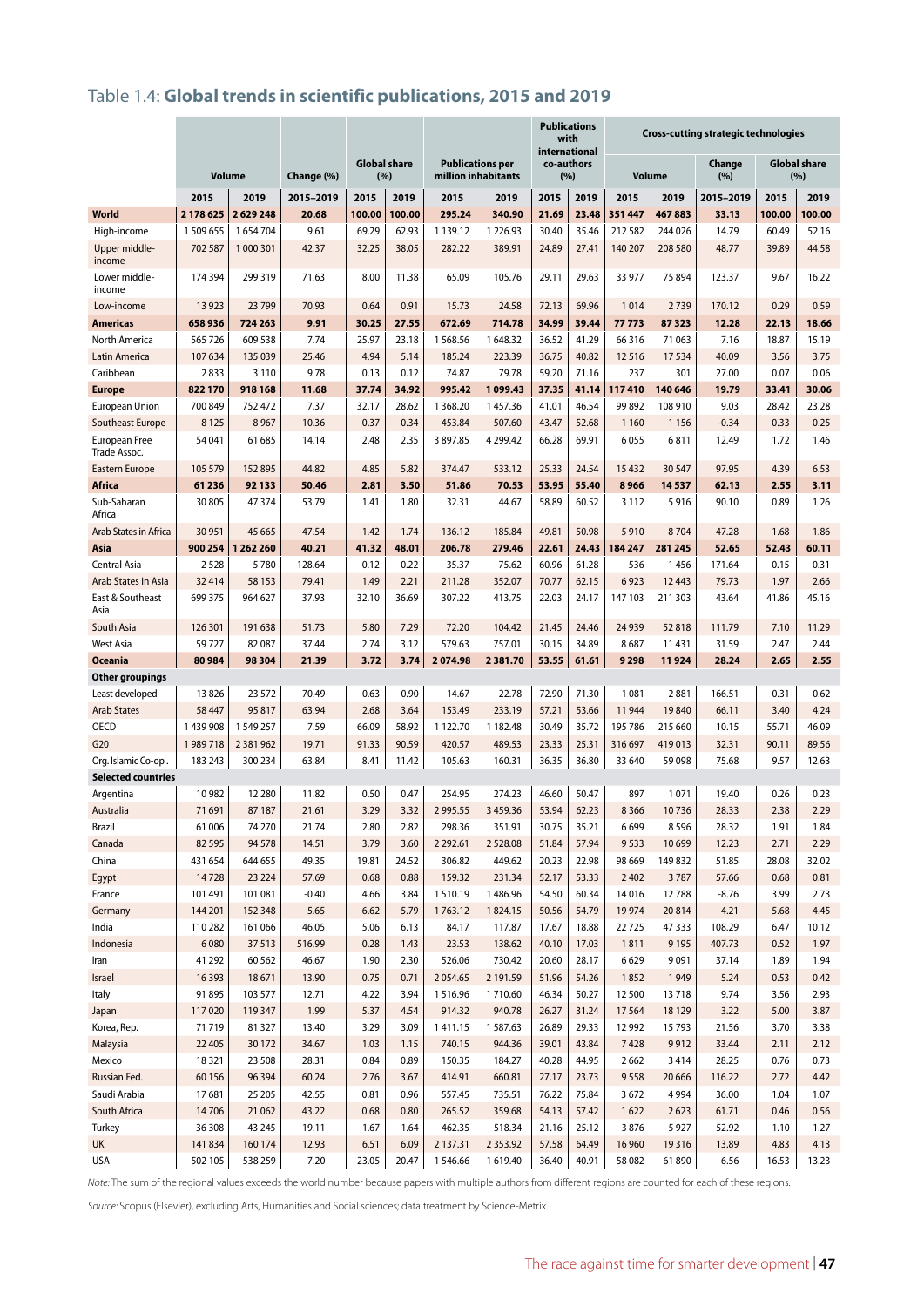#### Table 1.5: **Global trends in scientific publications on selected cross-cutting strategic technologies, 2015 and 2019**

|                                                  | <b>Volume</b>   |                   |                      |               |                 |                   |                  |         |                           |                  |                 |                         |  |
|--------------------------------------------------|-----------------|-------------------|----------------------|---------------|-----------------|-------------------|------------------|---------|---------------------------|------------------|-----------------|-------------------------|--|
|                                                  |                 | Al & robotics     | <b>Biotechnology</b> |               |                 | <b>Energy</b>     | <b>Materials</b> |         | Nanoscience &<br>nanotech |                  |                 | <b>Opto-electronics</b> |  |
|                                                  | 2015            | 2019              | 2015                 | 2019          | 2015            | 2019              | 2015             | 2019    | 2015                      | 2019             | 2015            | 2019                    |  |
| <b>World</b>                                     | 102 347         | 147806            | 16707                | 18714         | 86771           | 108 129           | 63705            | 93 033  | 31 2 26                   | 46 121           | 29517           | 26 651                  |  |
| High-income                                      | 65 3 65         | 74 661            | 9869                 | 9394          | 49 997          | 57 245            | 31 625           | 40729   | 21 104                    | 27 979           | 18 5 60         | 15 3 30                 |  |
| Upper middle-income                              | 33 0 75         | 50 340            | 6531                 | 9333          | 36 903          | 53 560            | 32529            | 48 4 84 | 13 290                    | 24 657           | 11813           | 11872                   |  |
| Lower middle-income                              | 13 052          | 37389             | 2 2 8 3              | 2937          | 7890            | 12701             | 6097             | 15 194  | 2035                      | 3588             | 1 2 9 3         | 1816                    |  |
| Low-income                                       | 280             | 1037              | 79                   | 120           | 249             | 607               | 89               | 284     | 33                        | 103              | 31              | 67                      |  |
| <b>Americas</b>                                  | 20 633          | 24 9 69           | 3934                 | 4 1 6 1       | 19674           | 21 4 4 5          | 9471             | 10588   | 8457                      | 11053            | 7623            | 5964                    |  |
| North America                                    | 16 628          | 18727             | 2876                 | 2603          | 16859           | 17434             | 7623             | 8088    | 8075                      | 10514            | 6901            | 5 3 5 4                 |  |
| Latin America                                    | 4 2 1 1         | 6524              | 1 1 2 2              | 1651          | 3 1 5 2         | 4394              | 1974             | 2661    | 478                       | 670              | 800             | 655                     |  |
| Caribbean                                        | 92              | 144               | 36                   | 20            | 53              | 60                | 26               | 44      | 6                         | 6                | 4               | 5                       |  |
| <b>Europe</b>                                    | 40 993          | 47 402            | 4883                 | 4984          | 26 5 24         | 31950             | 19124            | 28 1 25 | 8 1 8 1                   | 11040            | 9781            | 8 2 9 9                 |  |
| <b>European Union</b>                            | 36 554          | 37 207            | 4 2 8 4              | 4 2 4 6       | 21 637          | 25 662            | 14797            | 17913   | 7355                      | 9717             | 8 2 4 4         | 6 1 7 8                 |  |
| Southeast Europe                                 | 382             | 336               | 79                   | 86            | 325             | 313               | 201              | 302     | 41                        | 37               | 37              | 30                      |  |
| European Free Trade Assoc.                       | 1851            | 2034              | 191                  | 215           | 1635            | 1837              | 680              | 804     | 589                       | 861              | 382             | 334                     |  |
| Eastern Europe                                   | 3624            | 9658              | 528                  | 666           | 4 0 0 4         | 5 5 8 6           | 4423             | 10 4 66 | 767                       | 1 2 8 0          | 1580            | 2 2 8 3                 |  |
| Africa                                           | 3 2 0 7         | 4752              | 551                  | 844           | 2710            | 4443              | 1 1 8 5          | 2451    | 400                       | 604              | 310             | 445                     |  |
| Sub-Saharan Africa                               | 823             | 1539              | 221                  | 383           | 1 1 6 9         | 2018              | 334              | 965     | 91                        | 168              | 61              | 125                     |  |
| Arab States in Africa                            | 2389            | 3 2 2 5           | 334                  | 467           | 1563            | 2450              | 862              | 1505    | 311                       | 441              | 254             | 330                     |  |
| Asia                                             | 46913           | 84 072            | 9285                 | 11355         | 45754           | 64 150            | 39 692           | 60953   | 19968                     | 32818            | 14800           | 14896                   |  |
| Central Asia                                     | 142             | 569               | 15                   | 11            | 194             | 317               | 102              | 304     | 6                         | 80               | 62              | 149                     |  |
| Arab States in Asia                              | 1908            | 3 9 3 6           | 286                  | 458           | 2466            | 4 1 2 5           | 883              | 2050    | 719                       | 1 0 0 8          | 283             | 294                     |  |
| Southeast Asia                                   | 33 662          | 50 330            | 6854                 | 8 4 9 1       | 36498           | 50 194            | 33 248           | 49 993  | 17598                     | 28 957           | 13 139          | 13 0 30                 |  |
| South Asia                                       | 9956            | 29049             | 1896                 | 2 1 7 9       | 5 0 4 5         | 7976              | 4599             | 7961    | 1566                      | 2875             | 837             | 1118                    |  |
| <b>West Asia</b>                                 | 2 1 7 3         | 2 4 0 2           | 473                  | 657           | 2579            | 3744              | 1667             | 2 2 5 0 | 612                       | 927              | 648             | 565                     |  |
| <b>Oceania</b>                                   | 2918            | 3 4 6 9           | 368                  | 412           | 2 1 9 8         | 3 0 6 6           | 1328             | 1671    | 1078                      | 1809             | 466             | 308                     |  |
| Other groupings                                  |                 |                   |                      |               |                 |                   |                  |         |                           |                  |                 |                         |  |
| Least developed countries                        | 325             | 1126              | 82                   | 132           | 289             | 630               | 95               | 295     | 32                        | 111              | 33              | 67                      |  |
| <b>All Arab States</b>                           | 4091            | 6868              | 558                  | 833           | 3785            | 6 187             | 1581             | 3 2 1 9 | 886                       | 1 3 4 0          | 498             | 577                     |  |
| OECD                                             | 60878           | 66 911            | 9396                 | 9 1 0 5       | 45 852          | 51 576            | 28 260           | 32 085  | 18834                     | 24 861           | 16979           | 13 274                  |  |
| G20                                              | 91 30 3<br>9685 | 128 003<br>20 149 | 15 2 20<br>1759      | 16808<br>2604 | 76 010<br>11790 | 96 361<br>15 5 37 | 58 375<br>5659   | 84 400  | 28 9 53<br>1740           | 43 3 9 9<br>2767 | 27 5 21<br>1426 | 25 161<br>1585          |  |
| Org. Islamic Co-op.<br><b>Selected countries</b> |                 |                   |                      |               |                 |                   |                  | 13 942  |                           |                  |                 |                         |  |
| Argentina                                        | 218             | 250               | 116                  | 120           | 205             | 336               | 162              | 179     | 59                        | 64               | 32              | 20                      |  |
| Australia                                        | 2520            | 3 0 0 3           | 325                  | 342           | 2077            | 2840              | 1 2 0 2          | 1541    | 1045                      | 1743             | 432             | 286                     |  |
| <b>Brazil</b>                                    | 2037            | 2640              | 684                  | 1032          | 1641            | 2 1 8 1           | 1331             | 1654    | 256                       | 293              | 405             | 341                     |  |
| Canada                                           | 2792            | 3 2 1 7           | 413                  | 431           | 2752            | 2937              | 1 1 1 1          | 1 2 2 7 | 794                       | 1 1 4 3          | 780             | 630                     |  |
| China                                            | 20414           | 29 76 6           | 3891                 | 5 6 0 8       | 24 3 52         | 38 5 21           | 24 8 63          | 35 942  | 11554                     | 22 270           | 9559            | 10010                   |  |
| Egypt                                            | 610             | 837               | 166                  | 302           | 760             | 1 2 4 7           | 404              | 784     | 236                       | 279              | 132             | 201                     |  |
| France                                           | 5 2 1 5         | 4536              | 512                  | 461           | 2755            | 2667              | 2031             | 1900    | 1 1 7 0                   | 1350             | 1 3 7 4         | 945                     |  |
| Germany                                          | 6712            | 6726              | 827                  | 776           | 3 9 5 0         | 4 3 0 5           | 3 2 6 2          | 3 4 4 1 | 1949                      | 2684             | 1995            | 1507                    |  |
| India                                            | 9276            | 26 779            | 1770                 | 1918          | 4562            | 6609              | 4152             | 7 2 5 7 | 1433                      | 2550             | 717             | 969                     |  |
| Indonesia                                        | 822             | 3 2 2 9           | 57                   | 138           | 670             | 1098              | 166              | 4 2 6 4 | 16                        | 86               | 42              | 182                     |  |
| Iran                                             | 1 3 5 7         | 1613              | 406                  | 590           | 2 3 6 6         | 3 4 6 3           | 1514             | 1952    | 369                       | 548              | 312             | 314                     |  |
| Israel                                           | 745             | 638               | 59                   | 56            | 165             | 196               | 122              | 216     | 236                       | 361              | 308             | 215                     |  |
| Italy                                            | 4380            | 4773              | 496                  | 436           | 3 4 2 9         | 3683              | 1 2 4 2          | 1651    | 953                       | 1 1 2 8          | 959             | 664                     |  |
| Japan                                            | 4891            | 5917              | 973                  | 953           | 3778            | 3 2 9 3           | 3 4 8 1          | 3 2 9 5 | 1841                      | 2 2 2 5          | 1847            | 1603                    |  |
| Korea, Rep.                                      | 2 4 2 6         | 3029              | 1 3 0 4              | 1 1 0 8       | 2 9 0 0         | 3786              | 2510             | 3 0 0 9 | 2630                      | 3452             | 645             | 592                     |  |
| Malaysia                                         | 1685            | 4 4 0 4           | 357                  | 446           | 3550            | 1821              | 1 1 3 7          | 2598    | 258                       | 307              | 236             | 138                     |  |
| Mexico                                           | 969             | 1 2 2 8           | 204                  | 324           | 605             | 761               | 362              | 505     | 120                       | 218              | 234             | 213                     |  |
| Russian Fed.                                     | 1986            | 5704              | 254                  | 273           | 2527            | 3 2 5 9           | 2949             | 8357    | 455                       | 903              | 1 1 6 1         | 1898                    |  |
| Saudi Arabia                                     | 927             | 1 2 6 5           | 192                  | 195           | 1075            | 1662              | 519              | 849     | 584                       | 639              | 159             | 146                     |  |
| South Africa                                     | 511             | 701               | 85                   | 145           | 529             | 959               | 214              | 441     | 72                        | 84               | 40              | 93                      |  |
| Turkey                                           | 1 0 9 4         | 2073              | 247                  | 355           | 943             | 1544              | 929              | 1 2 4 2 | 181                       | 240              | 224             | 159                     |  |
| UK                                               | 5700            | 6 1 9 2           | 472                  | 578           | 3 9 0 3         | 4947              | 2 1 6 6          | 2458    | 1488                      | 2072             | 1410            | 950                     |  |
| <b>USA</b>                                       | 14149           | 15 893            | 2526                 | 2 2 3 1       | 14435           | 14 8 62           | 6636             | 7001    | 7419                      | 9614             | 6251            | 4841                    |  |
|                                                  |                 |                   |                      |               |                 |                   |                  |         |                           |                  |                 |                         |  |

*Note:* The sum of the numbers for the various regions exceeds the total number because papers with multiple authors from different regions are counted for each of these regions.The six cross-cutting technologies featured here were followed by bioinformatics, Internet of Things, strategic, defence and security studies and blockchain technology. See Table 1.1 for regional terms.